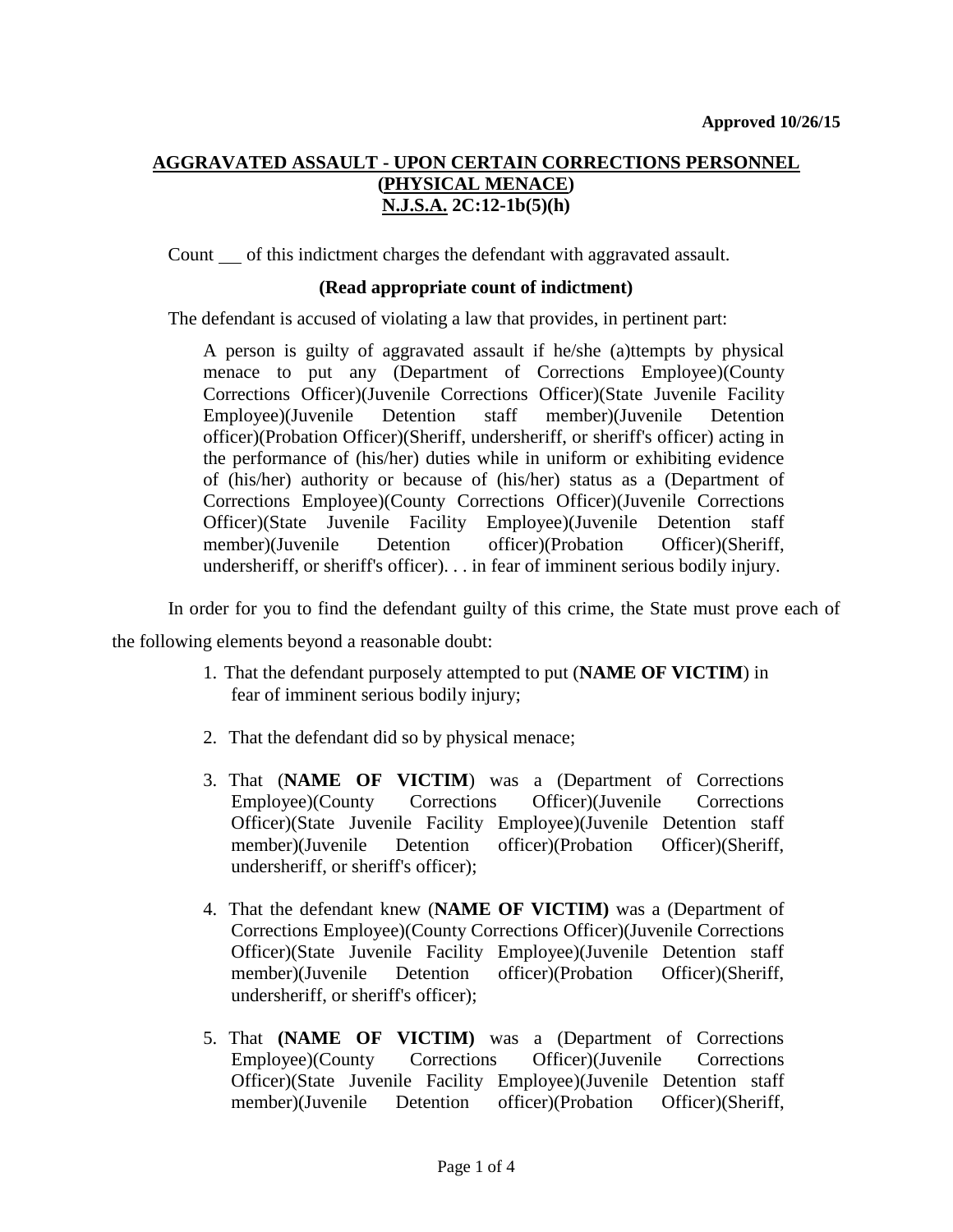#### **AGGRAVATED ASSAULT - UPON CERTAIN CORRECTIONS PERSONNEL (Physical Menace) N.J.S.A. 2C:12-1b(5)(h)**

undersheriff, or sheriff's officer) acting in the performance of (his/her) duties or while in uniform or exhibiting evidence of (his/her) authority

**-or-**

That the defendant acted because the **(NAME OF VICTIM)** was a (Department of Corrections Employee)(County Corrections Officer)(Juvenile Corrections Officer)(State Juvenile Facility Employee)(Juvenile Detention staff member)(Juvenile Detention officer)(Probation Officer)(Sheriff, undersheriff, or sheriff's officer);

The first element that the State must prove is whether the defendant purposely attempted to put the (**NAME OF VICTIM**) in fear of imminent serious bodily injury.

An attempt occurs, in the context of this charge, if the defendant purposely does or omits to do anything which, under the circumstances as a reasonable person would believe them to be, is an act or omission constituting a substantial step in the course of conduct planned to culminate in his/her putting the victim in imminent fear of serious bodily injury.

In order to find that the defendant attempted to put another in fear of imminent serious bodily injury, you must find that he/she did so purposely.

A defendant acts purposely with respect to the nature of his/her conduct or a result thereof if it is his/her conscious object to engage in conduct of that nature or to cause such a result. A person acts purposely with respect to attendant circumstances if he/she is aware of the existence of such circumstances or he/she believes or hopes that they exist.

Purpose is a condition of the mind which cannot be seen and can only be determined by inferences from conduct, words or acts. It is not necessary for the State to produce a witness or witnesses who could testify that the defendant stated, for example, that his/her purpose was to put the victim in fear of imminent bodily injury. It is within your power to find that proof of purpose has been furnished beyond a reasonable doubt by inferences which may arise from the nature of the acts and the surrounding circumstances.

To find the that the defendant attempted to put **(NAME OF VICTIM**) in imminent fear of serious bodily injury by physical menace, the State must prove beyond a reasonable doubt that the defendant had the purpose to put the victim in imminent fear of serious bodily injury. The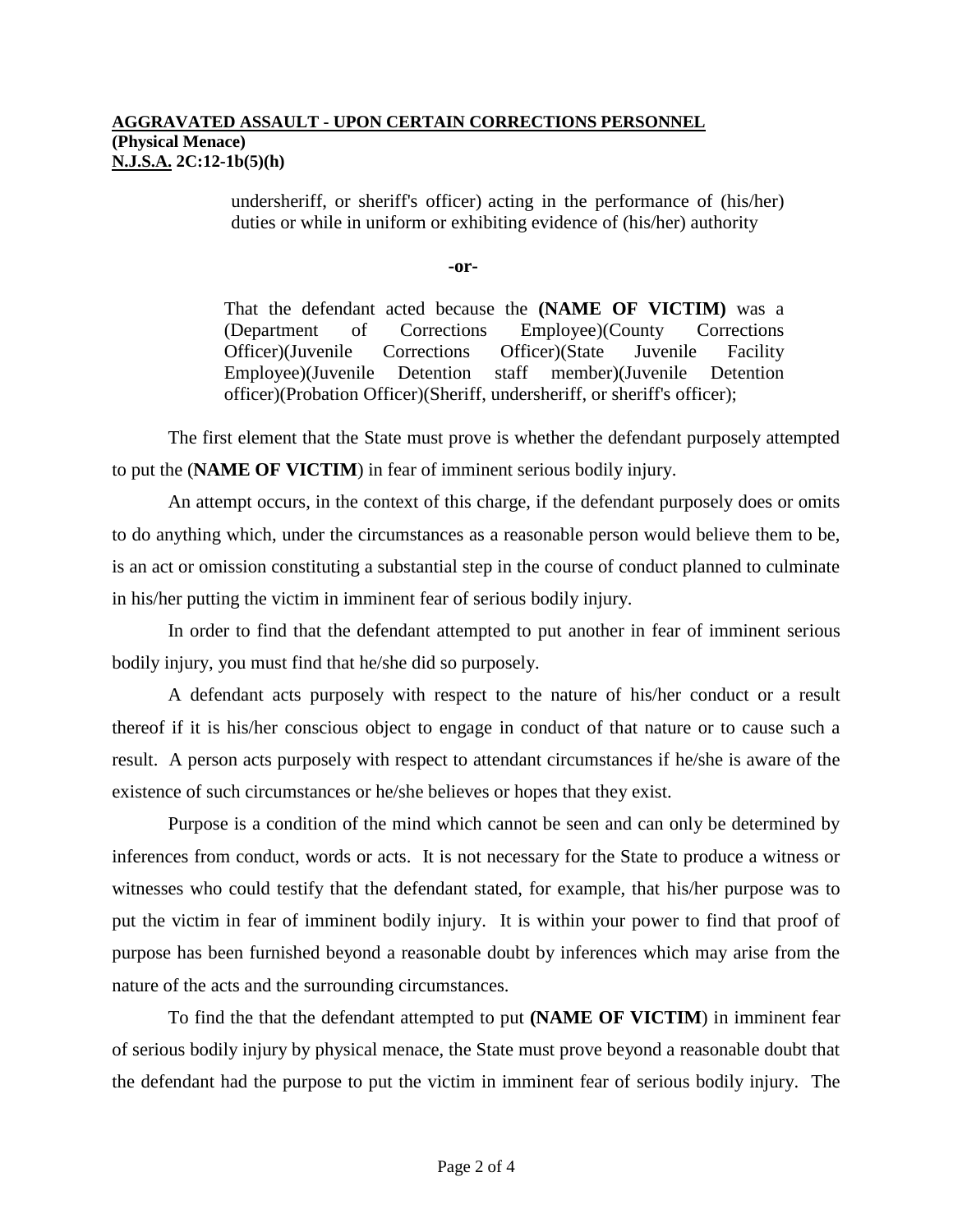### **AGGRAVATED ASSAULT - UPON CERTAIN CORRECTIONS PERSONNEL (Physical Menace) N.J.S.A. 2C:12-1b(5)(h)**

State must also prove beyond a reasonable doubt that the defendant purposely did or omitted to do anything, which, under the circumstances as a reasonable person would believe them to be, is an act or omission that is a substantial step in the course of conduct planned to culminate in his/her putting the victim in fear of imminent serious bodily injury. However, the step taken must strongly show the defendant's criminal purpose. That is, the step taken must be substantial and not just a very remote preparatory act, and must show that the accused has a firmness of criminal purpose.

Serious bodily injury means bodily injury which creates a substantial risk of death or which causes serious permanent disfigurement, or protracted loss or impairment of the function of any bodily member or organ.

Imminent means likely to happen without delay.<sup>1</sup>

The second element that the State must prove beyond a reasonable doubt is that the defendant attempted to put the victim in imminent fear of serious bodily injury by means of physical menace. Physical menace is accomplished through an act or acts which are physically threatening acts.<sup>2</sup> Words alone are insufficient to constitute physical menace.

The third element that the State must prove beyond a reasonable doubt is that (**NAME OF VICTIM)** was a (Department of Corrections Employee)(County Corrections Officer)(Juvenile Corrections Officer)(State Juvenile Facility Employee)(Juvenile Detention staff member)(Juvenile Detention officer)(Probation Officer)(Sheriff, undersheriff, or sheriff's officer).

The fourth element that the State must prove beyond a reasonable doubt is that the defendant knew that the (**NAME OF VICTIM)** was a (Department of Corrections Employee)(County Corrections Officer)(Juvenile Corrections Officer)(State Juvenile Facility Employee)(Juvenile Detention staff member)(Juvenile Detention officer)(Probation

 $\overline{a}$ 

<sup>1</sup> See Model Jury Charge (Criminal), Terroristic Threats (N.J.S.A. 2C:12-3(b)).

<sup>2</sup> The 1971 Model Commentary to the Proposed Criminal Code stated that N.J.S.A. 2C:12-1(a)(3) codified preexisting New Jersey law. See State v. Drayton, 114 N.J.Super. 490 (App. Div. 1971) and cases cited therein for treatment of how physical menace was interpreted prior to the enactment of Title 2C.